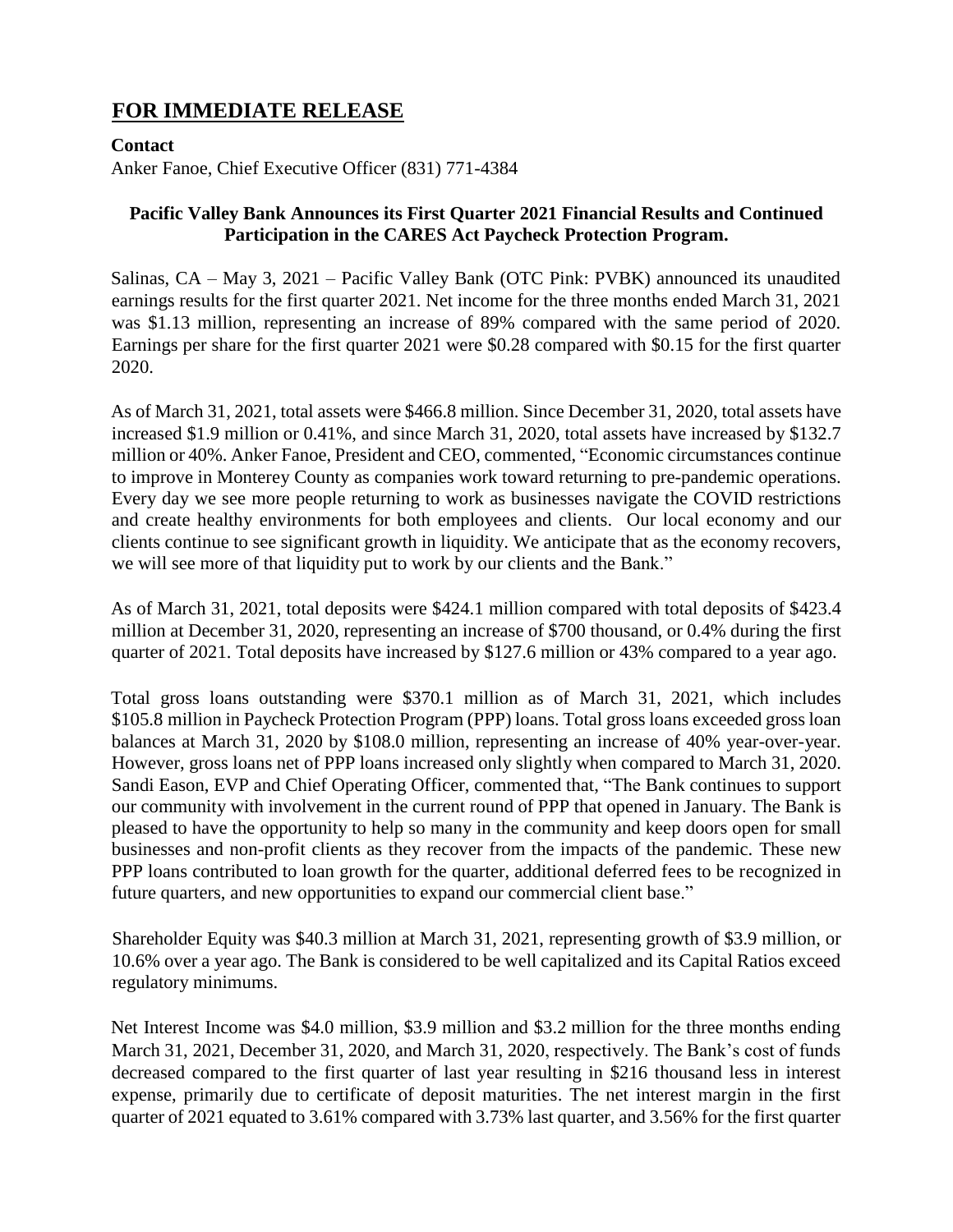of 2020. The gradual decrease in net interest margin over the past several quarters is due primarily to the Bank's participation in the PPP Program which allows for short-term forgivable loans with an interest rate of 1.00%. While the origination of PPP loans has applied downward pressure to net interest margin, the PPP loans originated in the first and second rounds during 2020, and from the third round in 2021, have had a significant impact on the Bank's financial statements. During the first quarter of 2021, the Bank recognized \$792 thousand in deferred fees in conjunction with PPP loans of which \$450 thousand from forgiven PPP loans originated during the first two rounds of the program. These PPP loans along with any additional PPP loans that fund through the end of the program will continue to impact the Bank's profitability going forward.

For the three months ended March 31, 2021, Non-Interest Income was \$237 thousand compared with December 31, 2020, at \$225 thousand, and \$157 thousand for the same period of 2020, representing increases of 5% and 51%, respectively.

Operating expenses were \$2.6 million for the first quarter 2021, an increase of \$93 thousand, or 4% compared with the fourth quarter of 2020, and an increase of \$215 thousand, or 9%, over the three months ended March 31, 2020.

In March 2021, Charlotte Radmilovic joined the bank as EVP and Chief Financial Officer when incumbent Lee-Ann Cimino retired. Charlotte is a seasoned financial professional with many years of experience in the banking industry and in finance. Charlotte was most recently the Director of Finance for Summit Funding Inc. where she was responsible for overall management and oversight of the accounting/finance department for all entities owned by the primary shareholder. Prior to this she was the Chief Accounting Officer for Rabobank, N.A., responsible for overall management and oversight of the accounting/finance department. Prior to Rabobank, Radmilovic held various key roles in the industry. "I am so proud to join the talented Pacific Valley Bank team," said Charlotte. "I was inspired to join the Bank because of the strong commitment to the community and partnership mindset with its clients. The Bank has strong growth potential and I am very excited for the opportunity."

**Pacific Valley Bank** 

| <b>Selected Financial Data - Unaudited</b><br>\$ in 000, Except Per Share Data |                |                   |                |
|--------------------------------------------------------------------------------|----------------|-------------------|----------------|
|                                                                                |                |                   |                |
| <b>Assets</b>                                                                  | March 31, 2021 | December 31, 2020 | March 31, 2020 |
| <b>Cash and Due From Banks</b>                                                 | \$14,694       | \$9,188           | \$11,785       |
| Interest Bearing Deposits At Other Banks                                       | 70,850         | 105,183           | 50,372         |
| <b>Investment Securities</b>                                                   | 0              | 0                 | 0              |
| <b>Loans Outstanding</b>                                                       | 375,280        | 343,865           | 267,256        |
| <b>Allowance for Loan Losses</b>                                               | (5, 126)       | (5, 126)          | (4,750)        |
| <b>Other Assets</b>                                                            | 11,136         | 11,814            | 9,474          |
| <b>Total Assets</b>                                                            | \$466,834      | \$464,924         | \$334,137      |
|                                                                                |                |                   |                |
| <b>Liabilities and Capital</b>                                                 | March 31, 2021 | December 31, 2020 | March 31, 2020 |
| <b>Non-Interest Bearing Deposits</b>                                           | \$181,930      | \$201,410         | \$105,392      |
| <b>Interest Bearing Deposits</b>                                               | 242,126        | 221,945           | 191,098        |
| <b>Borrowings</b>                                                              | 0              | 0                 | 0              |
| <b>Other Liabilities</b>                                                       | 2,465          | 2,404             | 1,191          |
| Equity                                                                         | 40,313         | 39,165            | 36,456         |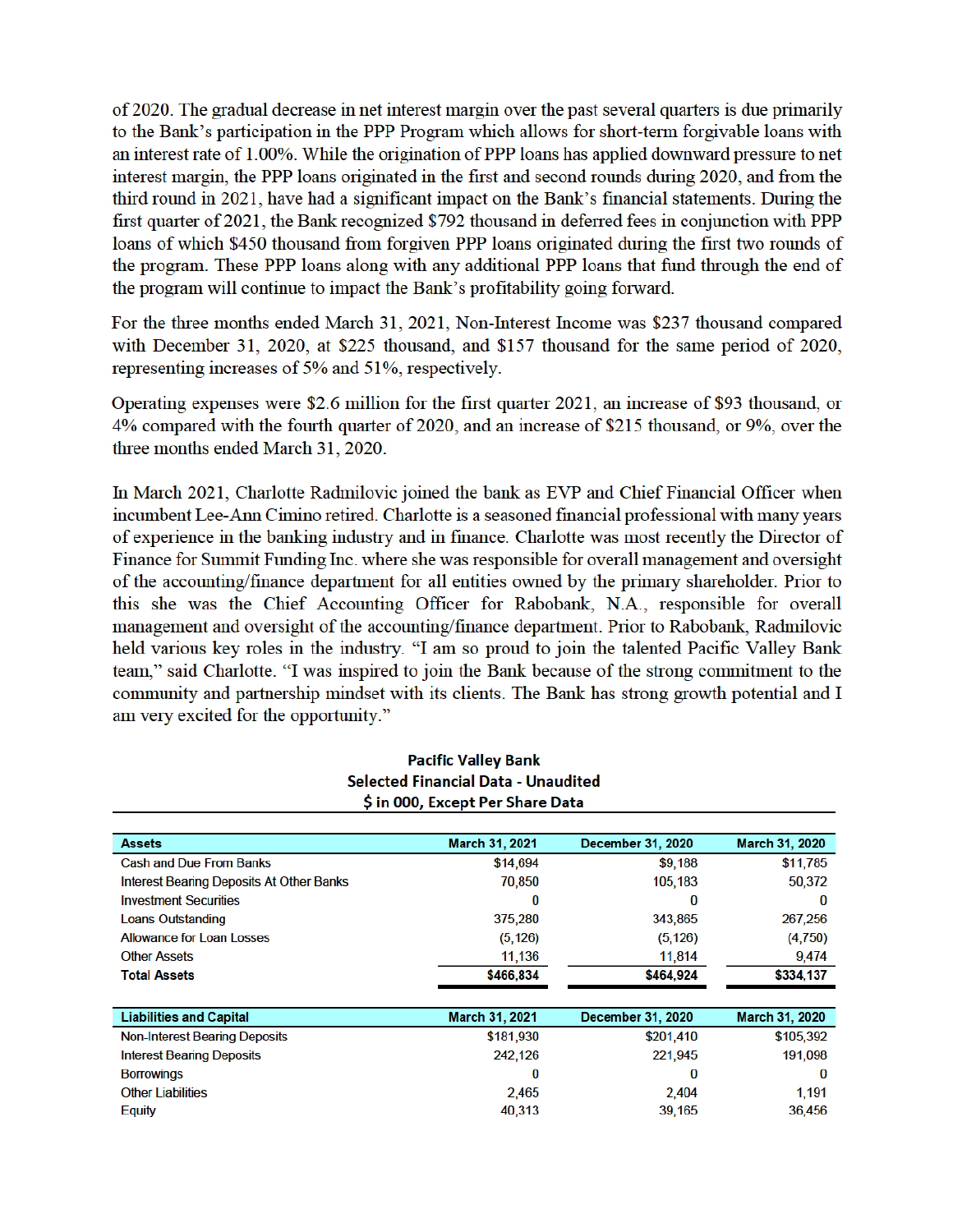| <b>Total Liabilities and Capital</b>         | \$466,834             | \$464,924                | \$334.137             |
|----------------------------------------------|-----------------------|--------------------------|-----------------------|
| <b>Key Ratios:</b>                           | <b>March 31, 2021</b> | <b>December 31, 2020</b> | <b>March 31, 2020</b> |
| <b>Net Loan to Deposits</b>                  | 87.29%                | 80.01%                   | 88.54%                |
| Allowance for loan losses to total loans (1) | 1.90%                 | 1.89%                    | 1.78%                 |
| Non-performing loans to total loans (1)      | 0.32%                 | 0.33%                    | 0.36%                 |
| <b>Community Bank Leverage Ratio</b>         | 8.83%                 | 9.00%                    | 10.50%                |
| <b>Book Value</b>                            | \$10.11               | \$9.82                   | \$9.13                |
| (1) excluding PPP loans                      |                       |                          |                       |

| Income Statement, Three Months Ended       | <b>March 31, 2021</b> | <b>December 31, 2020</b> | <b>March 31, 2020</b> |
|--------------------------------------------|-----------------------|--------------------------|-----------------------|
| Interest Income                            | \$4,131               | \$4,083                  | \$3,538               |
| Interest Expense                           | 166                   | 171                      | 382                   |
| Net Interest Income                        | 3,965                 | 3,912                    | 3,156                 |
| <b>Provision (Benefit) for Loan Losses</b> | 0                     | 300                      | 75                    |
| Non-Interest Income                        | 237                   | 225                      | 157                   |
| <b>Non-Interest Expense</b>                | 2,602                 | 2,509                    | 2,387                 |
| <b>Income Tax</b>                          | 470                   | 389                      | 252                   |
| <b>Net Income</b>                          | \$1,130               | \$939                    | \$599                 |

| <b>Key Ratios:</b>                   | <b>March 31, 2021</b> | <b>December 31, 2020</b> | March 31, 2020 |
|--------------------------------------|-----------------------|--------------------------|----------------|
| Earnings per basic share             | \$0.28                | \$0.24                   | \$0.15         |
| <b>Net Interest Margin</b>           | 3.61%                 | 3.73%                    | 3.56%          |
| <b>Efficiency Ratio</b>              | 61.92%                | 60.65%                   | 72.05%         |
| Return on Average Assets, annualized | 0.99%                 | 0.86%                    | 0.69%          |
| Return on Average Equity, annualized | 11.35%                | 9.67%                    | 6.62%          |

| Income Statement, Twelve Months Ended      | March 31, 2021 | March 31, 2020 |
|--------------------------------------------|----------------|----------------|
| Interest Income                            | \$4,131        | \$3,538        |
| <b>Interest Expense</b>                    | 166            | 382            |
| Net Interest Income                        | 3,965          | 3.156          |
| <b>Provision (Benefit) for Loan Losses</b> | 0              | 75             |
| Non-Interest Income                        | 237            | 157            |
| <b>Non-Interest Expense</b>                | 2,602          | 2,387          |
| <b>Income Tax</b>                          | 470            | 252            |
| <b>Net Income</b>                          | \$1,130        | \$599          |

| <b>Key Ratios:</b>                   | <b>March 31, 2021</b> | <b>March 31, 2020</b> |
|--------------------------------------|-----------------------|-----------------------|
| Earnings per basic share             | \$0.28                | \$0.15                |
| <b>Net Interest Margin</b>           | 3.61%                 | 3.86%                 |
| <b>Efficiency Ratio</b>              | 61.92%                | 72.05%                |
| Return on Average Assets, annualized | 0.99%                 | 0.69%                 |
| Return on Average Equity, annualized | 11.35%                | 6.62%                 |

## **ABOUT PACIFIC VALLEY BANK:**

Pacific Valley Bank is a full service business bank that commenced operations in September 2004 to provide exceptional service to customers in Monterey County. Pacific Valley Bank operates business at three locations; administrative headquarters and branch offices in Salinas, King City and Monterey, California. The Bank offers a broad range of banking products and services, including credit and deposit services to small and medium sized